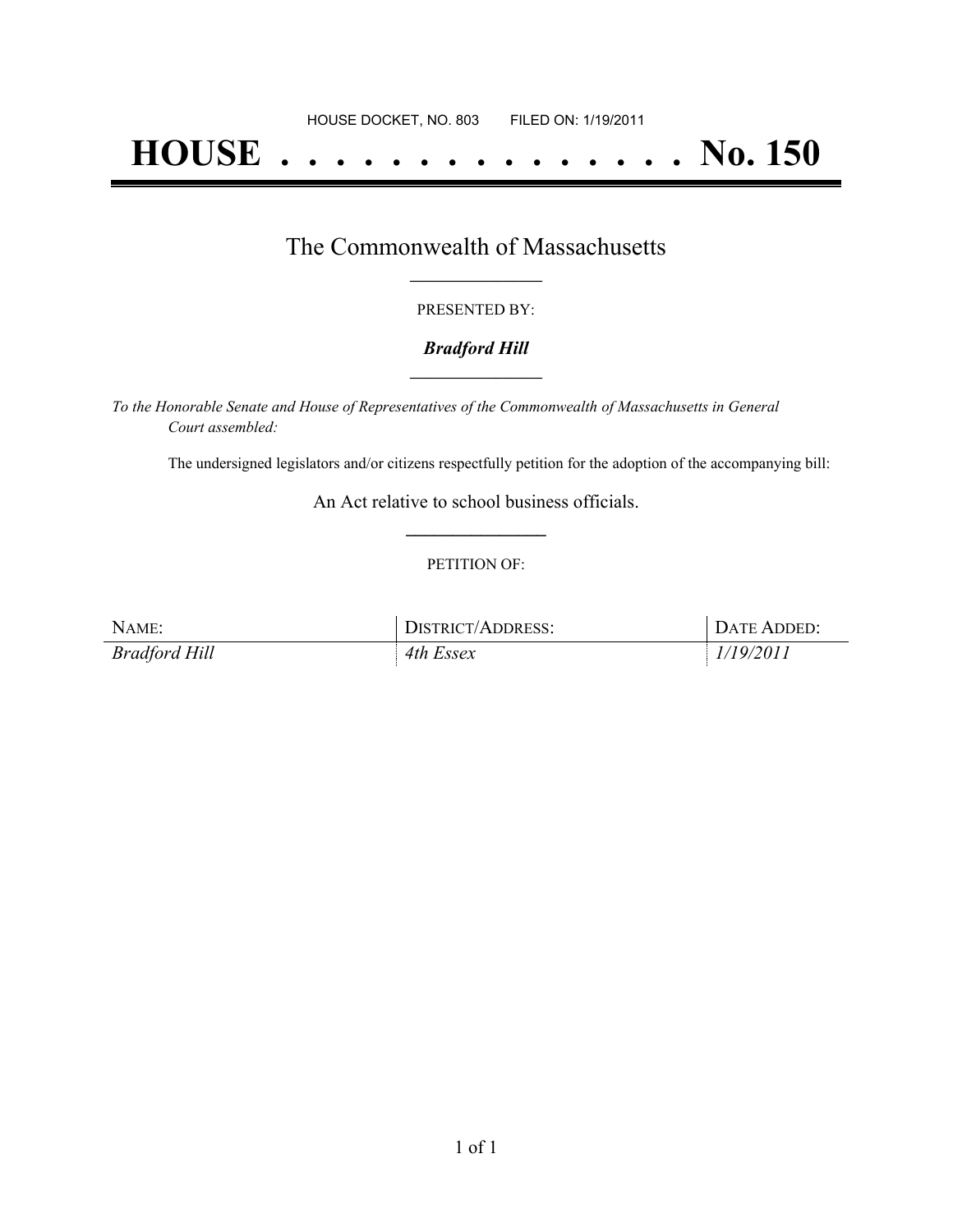## **HOUSE . . . . . . . . . . . . . . . No. 150**

By Mr. Hill of Ipswich, petition (accompanied by bill, House, No. 150) of Bradford Hill relative to the employment of school business officials in public school districts. Education.

#### [SIMILAR MATTER FILED IN PREVIOUS SESSION SEE HOUSE, NO. *427* OF 2009-2010.]

## The Commonwealth of Massachusetts

**\_\_\_\_\_\_\_\_\_\_\_\_\_\_\_ In the Year Two Thousand Eleven \_\_\_\_\_\_\_\_\_\_\_\_\_\_\_**

An Act relative to school business officials.

Be it enacted by the Senate and House of Representatives in General Court assembled, and by the authority *of the same, as follows:*

1 By amending Section 59 of Chapter 71 of the General Laws by adding the following:

- 2 The school committee may also appoint and employ a school business administrator who
- 3 shall serve as chief fiscal officer of the school district and who shall be responsible for
- 4 administering the business affairs of the school system in order to provide the best possible

5 educational services with the financial resources which are available.

6 The school committee may enter into an employment contract with a school business

7 administrator for a period of time of up to six years. Said employment contract may contain

- 8 provisions relating to, among other things, salary, fringe benefits, severance pay, relocation
- 9 expenses, reimbursement for expenses incurred in the performance of duties or office, liability